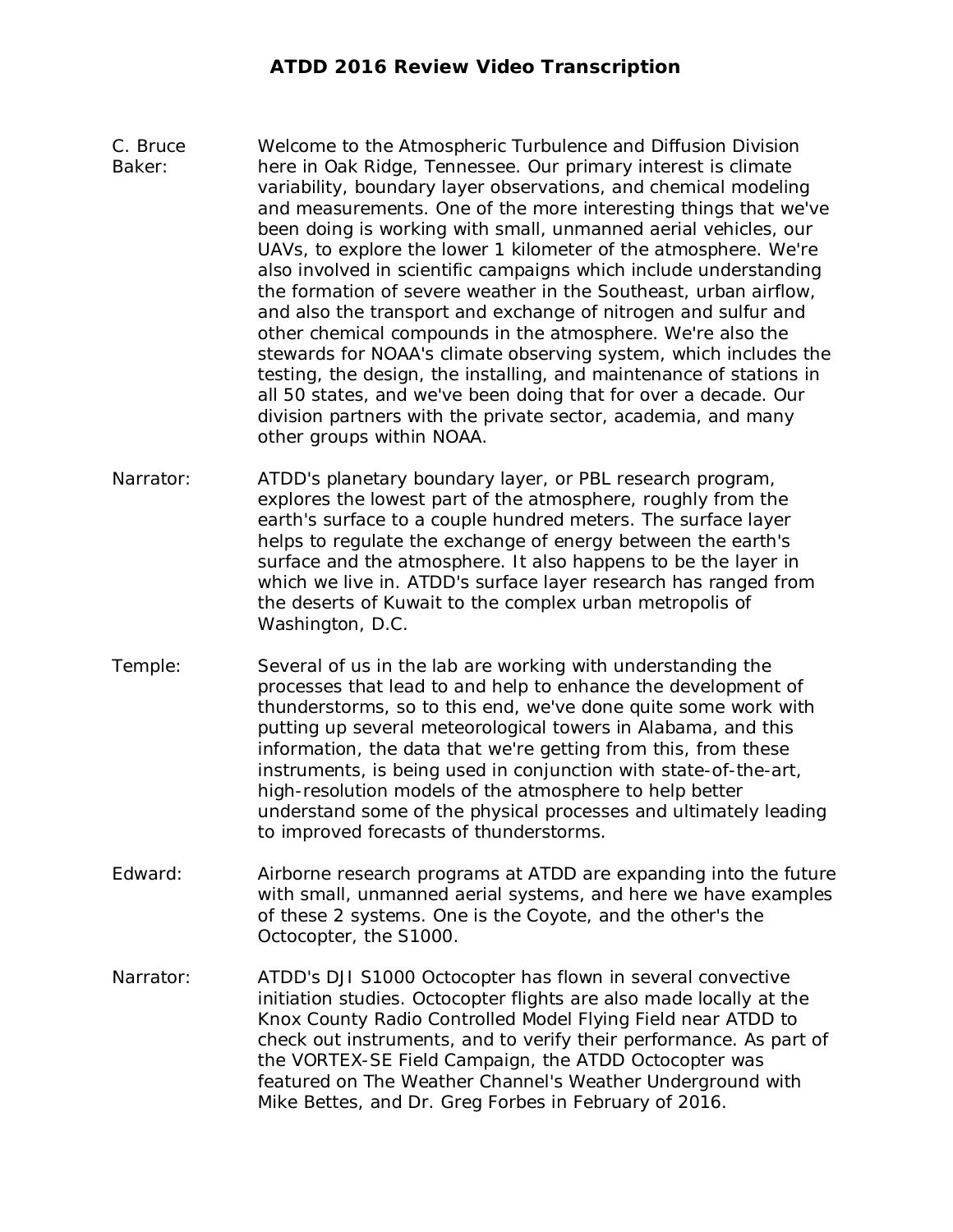- Mike: Dr. Lee, this is really ... I mean, the taxpayers literally own a drone. This is cool stuff. How does a drone help us understand the atmosphere?
- Temple: What a drone does is we affix measurements, we can make measurements of temperature, humidity, which affix to this drone using this small device, we just ...
- Mike: That's just a tiny little thing ...
- Temple: Just a tiny little device.
- Mike: ... that you just Velcro right onto it.
- Temple: Velcros onto the drone, and then we have a controller, we have a pilot that stays on the ground and flies this from the land's surface up to a height of about 400 feet.
- Narrator: ATDD is also developing instruments to make measurements in extreme environments, in a joint effort with AOML and OMAO, to measure fluxes of heat and momentum in the lowest levels of hurricanes. Atmospheric chemistry and deposition is one of the major research areas for the division.
- LaToya: We conduct measurement studies of ammonia and other forms of reactive nitrogen to understand how these pollutants travel through the air and how they affect ecosystems and communities.
- Narrator: The data and information that ATDD collects is essential, and their products are used by the scientific community, and by policymakers, to understand the impacts of current environmental policies and consider future mitigation strategies.
- Rick: ATDD also does computational simulation research in air quality and atmospheric chemistry, including process modeling of surfaceatmosphere exchange, and large-scale, 3-dimensional simulation of ozone and particulate matter in the lower atmosphere.
- Narrator: This research helps to improve scientific understanding of how air pollution forms, and leads to more accurate air quality forecasts, as produced by the National Weather Service.
- Grant: The United States Climate Reference Network has 117 stations in the lower 48 states, 2 in Hawaii, and 18 of 29 planned in Alaska.
- Narrator: These systems ensure a quality and continuity of data by employing triple redundancy, in the measurements of